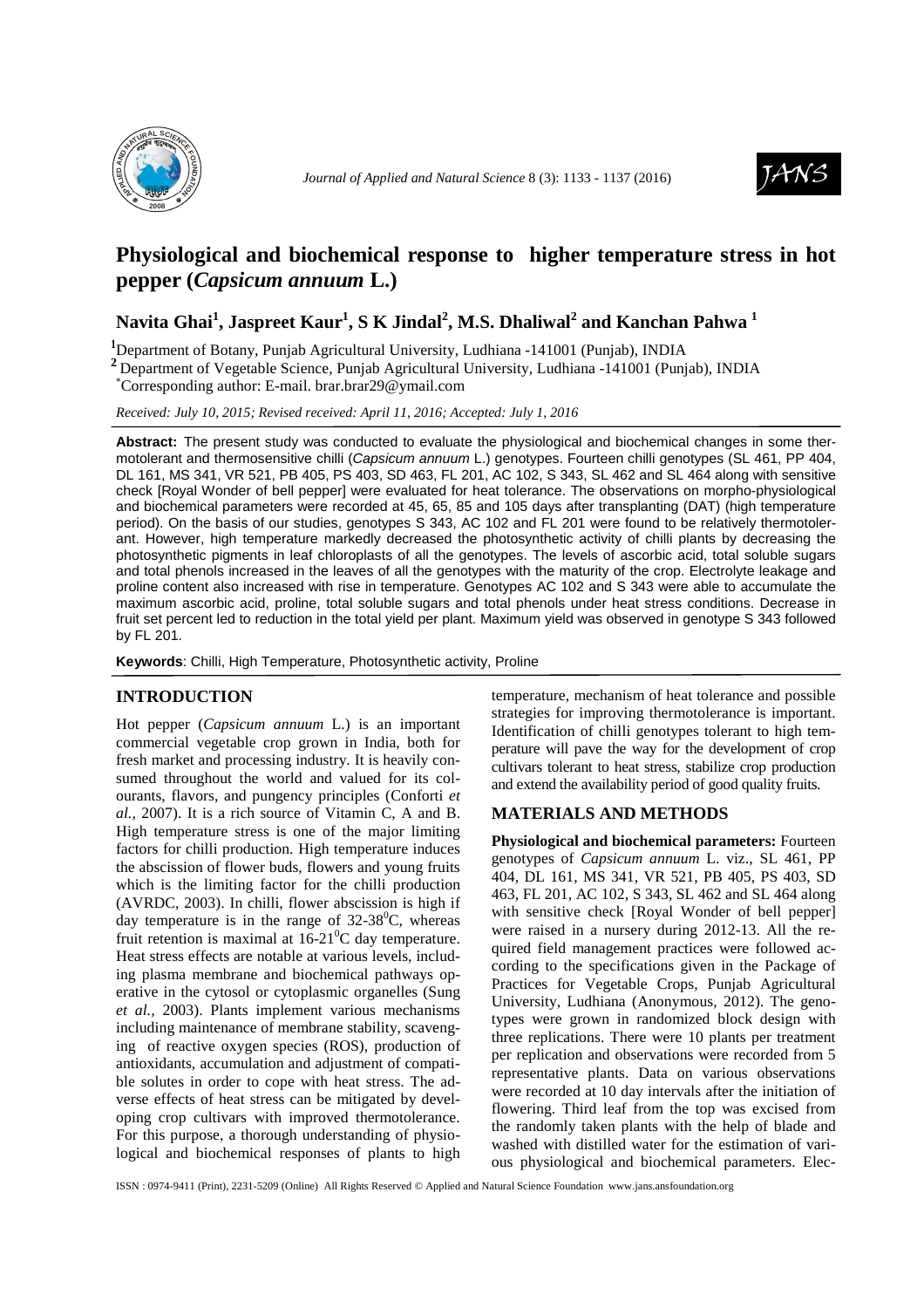trolyte leakage of leaves was estimated by the method given by Fletcher and Drexlure (1980) and the method given by Anderson and Boardman (1964) was used to estimate total chlorophyll and carotenoid content.

The biochemical constituents estimated included ascorbic acid (Roe and Oesterling, 1943), total phenols (Swain and Hills, 1959), proline (Bates *et al.,* 1973) and total soluble sugars (Dubois *et al.,* 1956). For fruit set percent the fruits of each genotype were harvested which were tagged at an interval of ten days and the percentage of these harvested fruits was calculated.

**Statistical Analysis:** The data was statistically analyzed using CPCSI software and correlation analysis was carried out using MVM software.

#### **RESULTS AND DISCUSSION**

The metrological data pertaining to temperature and relative humidity according to Standard Metrological Weeks for Ludhiana (Punjab, India) during the study period is presented in Table 1.

**Physiological and biochemical parameters:** During the present investigation, it was observed that cellular membranes in all the genotypes lost their permeability with increasing temperature (Table 2). Continuous increase in cell membrane damage was observed from 45 DAT to 85 DAT followed by an increase in membrane stability at 105 DAT. The cellular membrane of

cv. Royal Wonder proved to be most stable even at high temperature, although it is considered to be a sensitive variety. However with increase in temperature its membrane also showed loss of permeability (57.5% electrolyte leakage at 35.6°C as compared to 32.6% at 27.4°C. The genotype MS 341 showed maximum increase in electrolyte leakage with increasing temperature. At 85 DAT (35.6°C) maximum electrolyte leakage was observed in S 343 (97.45%) followed by AC 102 (94.63%) and SL 461 (94.28%) in comparison to cv. Royal Wonder where electrolyte leakage was 57.5% at this temperature. However, the cellular membrane of all the genotypes showed stability at 105 DAT. High temperatures is known to cause membrane disruption and hence increase in electrolyte leakage. A decrease in temperature and increase in relative humidity at 105 DAT might be responsible for imparting stability to cellular membranes at these stages. Heat stress induced increase in electrolyte leakage has also been reported by Gulen and Eris (2004) in strawberry, Sohan and Back (2007) in rice, Almesalmani *et al* (2009) in wheat and Kumar *et al* (2011) in mungbean seedlings. The ascorbic acid and total phenols content in leaf tissues increased in all the genotypes with maturity of the

**45 DAT**  $\blacksquare$  65 DAT **85 DAT**  $\blacksquare$ : 05 DAT 5  $\Gamma$ otal chlorophyll content  $(\texttt{mgg})$  $\overline{4}$  $\overline{3}$  $\mathbf{1}$  $\theta$ Genotypes

**Fig. 1***. Effect of heat stress on total chlorophyll content (mg g -1 FW) in different chilli genotypes* 



**Fig. 3.** *Effect of heat stress on proline content (mg*  $g^{-1}$  *FW) in different chilli genotypes.* 



crop (Table 2). At 45 DAT, leaves of genotype FL 201 exhibited maximum ascorbic acid while at 105 DAT the genotype S 343 showed maximum content (4.34

**Fig. 2.** *Effect of heat stress on total carotenoid content (mg g- FW) in different chilli genotypes.* 



**Fig. 4.** *Effect of heat stress on total soluble sugar (mg g-1 FW) in different chilli genotypes.*

*1*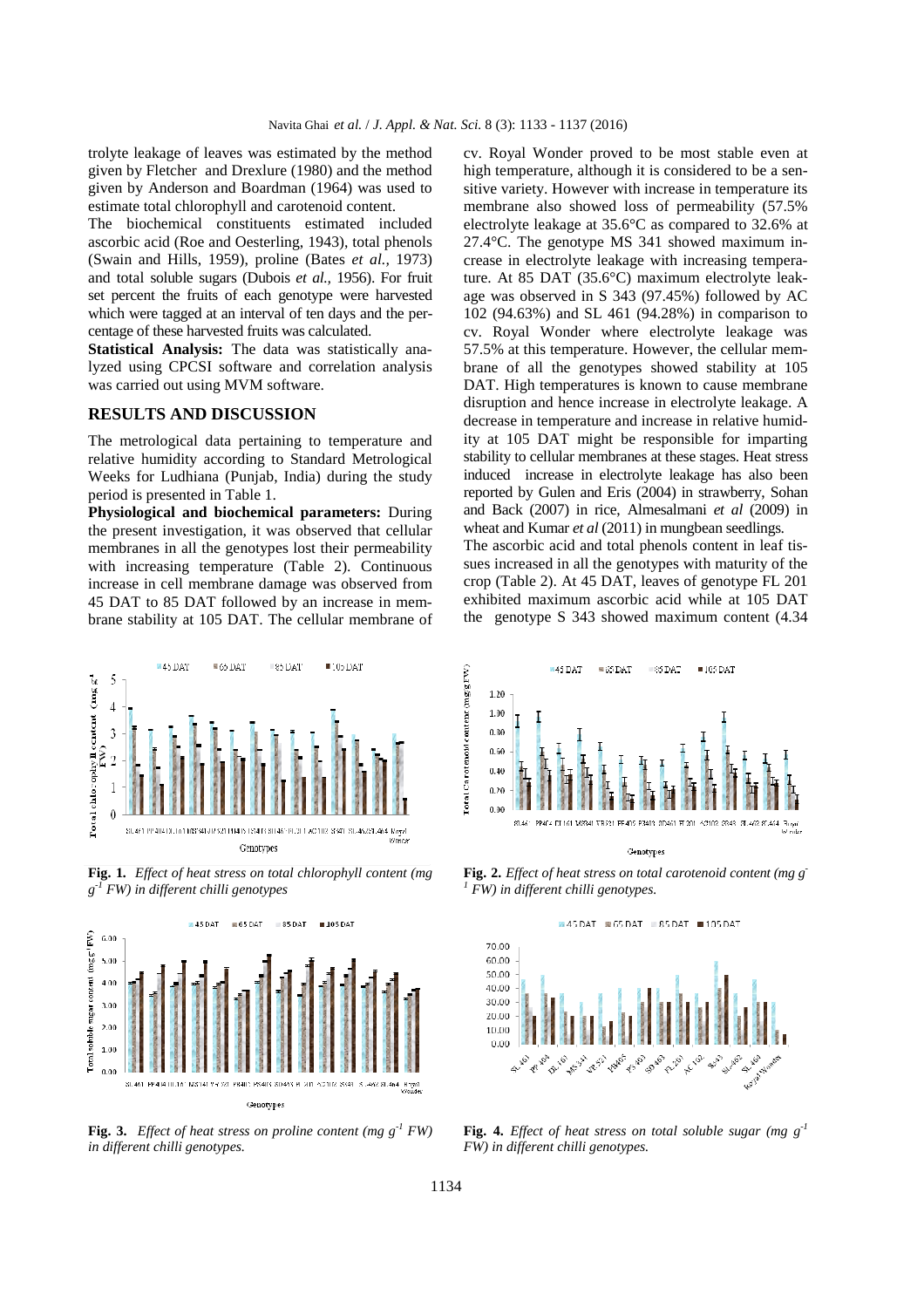

**Fig. 5.** *Effect of heat stress on fruit set percent (%) in different chilli genotypes.* 

mg  $g^{-1}$  FW) and it was at par with that in AC 102  $(4.12 \text{ mg g}^{-1}$  FW ). The least content was exhibited by the sensitive check cv. Royal Wonder  $(1.25 \text{ mg g}^{-1})$ FW). At 85 DAT, also when temperature was the highest, AC 102 exhibited maximum ascorbic acid content followed by S 343 and it was significantly higher than all other genotypes. Qin *et al* (2009) also reported an increase in leaf ascorbic acid content of potato plants under high temperature conditions. Ascorbic acid is postulated to maintain the stability of plant cell membranes against oxidative damage by scavenging cytotoxic free radicals. Maximum phenol content was exhibited by genotype S 343 at all the stages of development and least was shown by PB 405. However, at 105 DAT, the sensitive check variety Royal Wonder showed least phenol content followed by SD 463 and PB 405. At 105 DAT, all the genotypes showed significantly higher phenol content than the check cv. Royal Wonder at 105 DAT. Thermal stress induces the production of phenolic compounds in plants (Rivero *et al.,* 2001). Enhanced synthesis of secondary metabolites under heat stress conditions protects plant against oxidative damage.

 The total chlorophyll and carotenoid content in leaf tissues showed a decreasing trend with the maturity of the crop (Fig. 1 and 2). During the period of investigation, genotype S 343 showed maximum mean chlorophyll content, followed by MS 341 and VR 521 (Fig. 1). However at 45 DAT, genotype SL 461 exhibited maximum chlorophyll content followed by S 343 while SL 464 showed minimum chlorophyll content. At 105 DAT, S 343 showed maximum total chlorophyll content and it was significantly more than all other genotypes. The sensitive check cv. Royal Wonder showed maximum degradation of chlorophyll and its content was the least in comparison to all other genotypes at 105 DAT. Loss of chlorophyll due to high temperature has also been reported in tomato (Camejo and Torres,2001) and other crops (Kumar *et al.,* 2011). The mechanism by which high temperature may have caused chlorophyll loss is, however unclear. But it might be a consequence of heat induced damage to thylakoid membrane and oxygen evolving complex of PS II (Komayama *et al.,* 2007). Earlier Cornic (2000) had suggested that degradation of chlorophyll in stressed leaves is due to activity of enzyme chlorophylase. At all the stages maximum carotenoid content (Fig. 2) was shown by S 343 and PP 404 while minimum was exhibited by SD 463 at most of the developmental stages. However, at 105 DAT Royal wonder showed minimum carotenoid content and it was significantly lower than all other genotypes studied. Carotenoids are known to absorb wavelength that chlorophyll can't absorb and transfer it to central reaction in photosystem II. These are widely known to protect cellular structures in various plant species irrespective of the stress type (Wahid, 2007).

 Proline content and total soluble sugars content increased continuously from 45 to 85 DAT in leaves of all the chilli genotypes evaluated and declined thereafter at 105 DAT (Fig. 3 and 4). At 85 DAT, maximum proline content was exhibited by S 343, which was 34.94% higher than check variety Royal Wonder followed by AC 10 and VR 521 (both showed 33.65% increase in proline content as compared to variety Royal Wonder (Fig. 3). Minimum proline content was record in Royal Wonder  $(3.12 \text{ mg g}^{-1} \text{FW})$ . Proline is found to increase in response to high temperature stress as is evident from our data. The decline in proline content at 105 DAT could be attributed to lowering of temperature at these stages. Proline is considered to be a useful component for evaluating the tolerance of a crop to high temperature. Increase in proline content of leaves in pepper plants exposed to high temperature has also been reported by Saha *et al*. (2010). Genotype PS 403 recorded maximum total soluble sugar content at all the stages of development (Fig 4). The sugars content in S 343 was almost at par with PS 403 during early stages, however at 105 DAT, PS 403 recorded significantly more sugar content than S 343. Leaves of genotype FL 201 also showed high total soluble sugars content. Although PB 405 recorded low least total soluble sugars content, the check variety Royal Wonder had slightly more sugar content than PB 405. At highest temperature during the study, i.e. at 85 DAT maximum total soluble sugars content was recorded in PS 403 followed by FL 201 and S 343. The sugars act as osmolytes, thereby protecting the plant from various types of stresses and also give an estimate of the assimilate available during that period (Wani *et al.,* 2013). Total soluble sugars accumulation represents an adaptive response that could contribute to growth maintenance of plants under heat stress.

In our studies, maximum fruit set percent (Fig. 5) was observed in S 343 (60% at 27.4°C and 30% at 35.6°C) at all stages, followed by PP 404 (50% at 27.4°C and 27% at 35.6°C), FL 201 (50% at 27.4°C and 20% at 35.6°C) and SL 461 (46.66% at 27.4°C and 27% at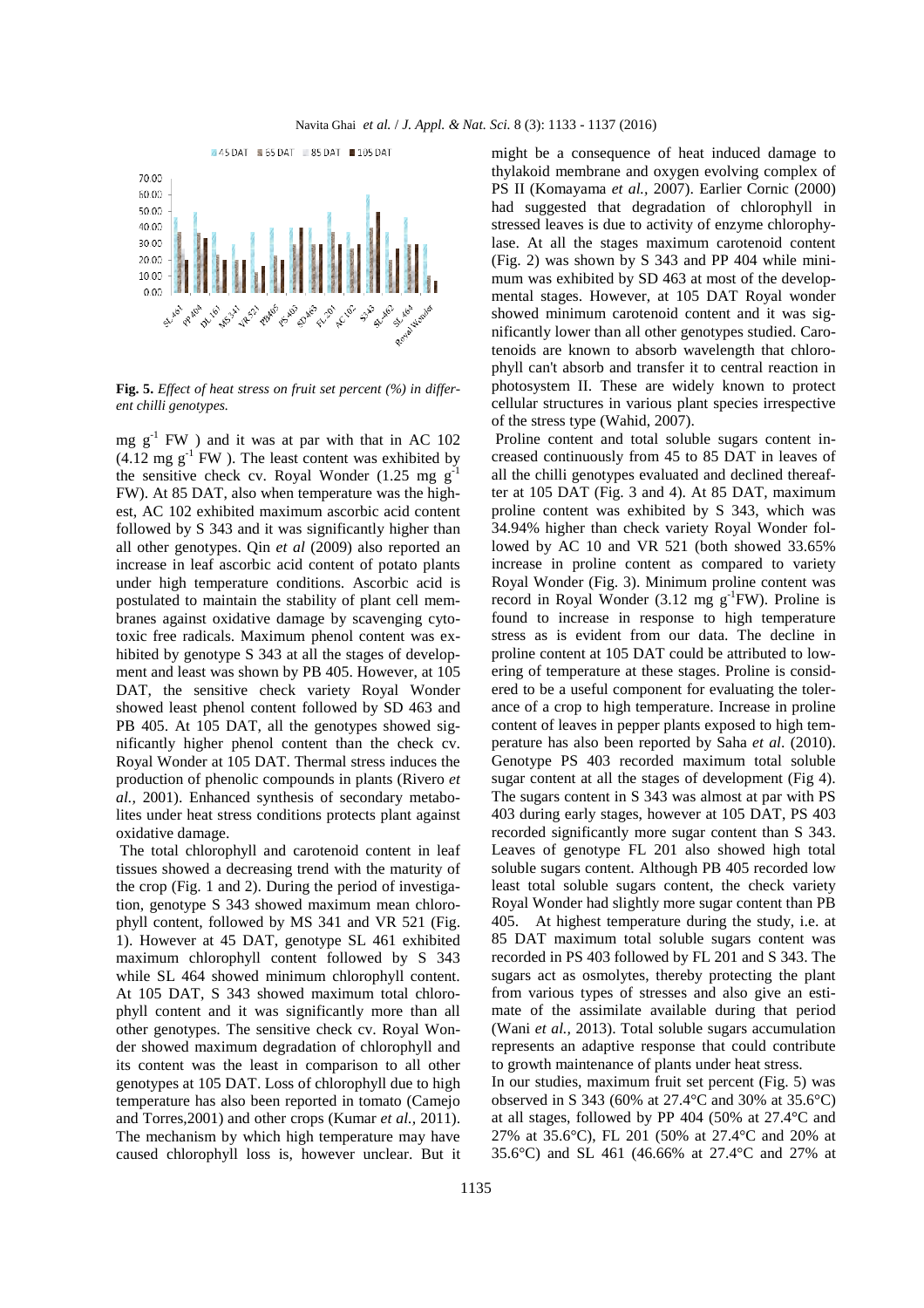|                                                                                                                                                                                                                                                                                                                                                                                                                                                                                                                                                                                                                    | dy period (2013). |          |                    | trological data pertaming to temperature and<br>dity according to Standard Metrological Weeks                                                                                                                                                                                                                        |          |                                                                                      |           |                         | <b>SO</b>        | 13.89<br>13.45 |                     | 13.01<br>13.99 | 14.98<br>12.54<br>12.54                                                                                                                                                                                                                                                                                       |  | 12.45 | 15.07 | 15.34 | 17.89 | $13.56$<br>$12.54$                                                        |                       |  |
|--------------------------------------------------------------------------------------------------------------------------------------------------------------------------------------------------------------------------------------------------------------------------------------------------------------------------------------------------------------------------------------------------------------------------------------------------------------------------------------------------------------------------------------------------------------------------------------------------------------------|-------------------|----------|--------------------|----------------------------------------------------------------------------------------------------------------------------------------------------------------------------------------------------------------------------------------------------------------------------------------------------------------------|----------|--------------------------------------------------------------------------------------|-----------|-------------------------|------------------|----------------|---------------------|----------------|---------------------------------------------------------------------------------------------------------------------------------------------------------------------------------------------------------------------------------------------------------------------------------------------------------------|--|-------|-------|-------|-------|---------------------------------------------------------------------------|-----------------------|--|
|                                                                                                                                                                                                                                                                                                                                                                                                                                                                                                                                                                                                                    |                   |          |                    | Temperature $(^{\circ}C)$ Relative humidity $(\% )$                                                                                                                                                                                                                                                                  |          |                                                                                      |           |                         |                  |                |                     |                |                                                                                                                                                                                                                                                                                                               |  |       |       |       |       |                                                                           |                       |  |
| Ma<br><b>X.</b>                                                                                                                                                                                                                                                                                                                                                                                                                                                                                                                                                                                                    | Min               | Mea<br>n | Mor<br>$\mathbf n$ | Even.                                                                                                                                                                                                                                                                                                                | Mea<br>n |                                                                                      |           |                         | $\blacktriangle$ |                | 12.45               |                |                                                                                                                                                                                                                                                                                                               |  |       |       |       |       |                                                                           |                       |  |
| 34.4                                                                                                                                                                                                                                                                                                                                                                                                                                                                                                                                                                                                               | 20.2              | 27.4     | 57                 | 29                                                                                                                                                                                                                                                                                                                   | 43       |                                                                                      |           |                         |                  |                |                     |                |                                                                                                                                                                                                                                                                                                               |  |       |       |       |       |                                                                           |                       |  |
| 37.5                                                                                                                                                                                                                                                                                                                                                                                                                                                                                                                                                                                                               | 21.2              | 29.3     | 54                 | 30                                                                                                                                                                                                                                                                                                                   | 42       |                                                                                      |           |                         |                  |                |                     |                |                                                                                                                                                                                                                                                                                                               |  |       |       |       |       |                                                                           |                       |  |
| 41.4                                                                                                                                                                                                                                                                                                                                                                                                                                                                                                                                                                                                               | 23.2              | 32.3     | 51                 | 26                                                                                                                                                                                                                                                                                                                   | 38       |                                                                                      |           | $\mathbf{M}$            |                  | 11.99          | 11.99               |                | $\begin{array}{l} 1.45 \\ 1.29 \\ 1.36 \\ 1.56 \\ 1.67 \\ 1.73 \\ 1.73 \\ 1.73 \\ 1.73 \\ 1.73 \\ 1.73 \\ 1.73 \\ 1.73 \\ 1.73 \\ 1.73 \\ 1.73 \\ 1.73 \\ 1.73 \\ 1.73 \\ 1.73 \\ 1.73 \\ 1.73 \\ 1.73 \\ 1.73 \\ 1.73 \\ 1.73 \\ 1.73 \\ 1.73 \\ 1.73 \\ 1.73 \\ 1.73 \\ 1.73 \\ 1.73 \\ 1.73 \\ 1.73 \\ 1.$ |  |       |       |       |       | 12.45                                                                     | $\frac{11.97}{11.86}$ |  |
| 40.3                                                                                                                                                                                                                                                                                                                                                                                                                                                                                                                                                                                                               | 26.1              | 33.2     | 60                 | 41                                                                                                                                                                                                                                                                                                                   | 50       |                                                                                      |           | ๋ฃ                      |                  |                |                     |                |                                                                                                                                                                                                                                                                                                               |  |       |       |       |       |                                                                           |                       |  |
| 42.1                                                                                                                                                                                                                                                                                                                                                                                                                                                                                                                                                                                                               | 29.1              | 35.6     | 69                 | 35                                                                                                                                                                                                                                                                                                                   | 52       |                                                                                      |           |                         |                  |                |                     |                |                                                                                                                                                                                                                                                                                                               |  |       |       |       |       |                                                                           |                       |  |
| 37.8                                                                                                                                                                                                                                                                                                                                                                                                                                                                                                                                                                                                               | 27.6              | 32.7     | 76                 | 47                                                                                                                                                                                                                                                                                                                   | 59       |                                                                                      |           |                         |                  |                |                     |                |                                                                                                                                                                                                                                                                                                               |  |       |       |       |       |                                                                           |                       |  |
| 34.7                                                                                                                                                                                                                                                                                                                                                                                                                                                                                                                                                                                                               | 27.1<br>3         | 30.7     | 80                 | 60                                                                                                                                                                                                                                                                                                                   | 71       |                                                                                      |           | phenols(mg              |                  |                | $\frac{1.67}{1.29}$ |                | $\begin{array}{c} 10.97 \\ 11.78 \\ 11.11 \\ 12.11 \\ 13.11 \\ 14.43 \\ 15.44 \\ 16.43 \\ 17.44 \\ 18.45 \\ 19.45 \\ 11.44 \\ 12.45 \\ 13.45 \\ 14.45 \\ 15.45 \\ 16.47 \\ 17.48 \\ 18.49 \\ 19.49 \\ 19.49 \\ 19.49 \\ 19.49 \\ 19.49 \\ 19.49 \\ 19.49 \\ 19.49 \\ 19.49 \\ 19.49 \\ 19.49 \\ 19$           |  |       |       |       |       | $\frac{11.67}{11.78}$                                                     |                       |  |
|                                                                                                                                                                                                                                                                                                                                                                                                                                                                                                                                                                                                                    |                   |          |                    | fruit set percent decreased with increasing<br>in all the genotypes along with check cv.<br>ler. At 105 DAT, maximum fruit set per-<br>own by S 343 (50%) followed by PS 403                                                                                                                                         |          | ascorbic acid (mg g-1 FW) and total phenol (mg g-1 DW) in different chilli genotypes |           | otal                    | ശ                |                |                     |                |                                                                                                                                                                                                                                                                                                               |  |       |       |       |       |                                                                           |                       |  |
| 461 (36.66) and PP 404 (33.3%). The in-<br>t set percent at 105 DAT could be attrib-<br>reased temperature and increased relative<br>this stage (Temperature = $30.7$ and RH =                                                                                                                                                                                                                                                                                                                                                                                                                                     |                   |          |                    |                                                                                                                                                                                                                                                                                                                      |          |                                                                                      |           | $\overline{\mathbf{F}}$ |                  |                |                     |                | 8788814588171<br>0.0.0.0.0.0.0.0.0.1<br>0.0.0.0.0.0.0.0.1                                                                                                                                                                                                                                                     |  |       |       |       |       | $2.32$<br>$1.49$<br>$1.92$                                                |                       |  |
| ough the temperature was still on higher<br>reased relative humidity played an impor-<br>ncreasing fruit set percent in all the geno-<br>theck variety Royal Wonder was most af-                                                                                                                                                                                                                                                                                                                                                                                                                                   |                   |          |                    |                                                                                                                                                                                                                                                                                                                      |          |                                                                                      | transplan | 'oq<br>acid(mg          | S.               |                |                     |                |                                                                                                                                                                                                                                                                                                               |  |       |       |       |       |                                                                           |                       |  |
| showed least fruit set percent at all the<br>g high temperature. Notably this variety<br>v any fruit set at $35.6^{\circ}$ C (85 DAT). At this<br>um fruit set was observed in S 343 (30%)<br>SL 461, PP 404 and PS 403, all of which<br>6 fruit set. Inhibition of fruit set at high<br>is primarily due to abscission of mature<br>th temperature directly affects pollen de-<br>Abdulmalik et al. (2012) stated that the<br>uction in fruit yield of sweet pepper could<br>I to restricted fruit set caused by dehydra-<br>luced assimilate partitioning. Dahal et al<br>rted that under high temperature, long |                   |          |                    |                                                                                                                                                                                                                                                                                                                      |          |                                                                                      | ಕ<br>Age  | Ascorbic                |                  |                |                     |                |                                                                                                                                                                                                                                                                                                               |  |       |       |       |       |                                                                           |                       |  |
|                                                                                                                                                                                                                                                                                                                                                                                                                                                                                                                                                                                                                    |                   |          |                    |                                                                                                                                                                                                                                                                                                                      |          |                                                                                      |           |                         |                  |                |                     |                |                                                                                                                                                                                                                                                                                                               |  |       |       |       |       |                                                                           |                       |  |
|                                                                                                                                                                                                                                                                                                                                                                                                                                                                                                                                                                                                                    |                   |          |                    |                                                                                                                                                                                                                                                                                                                      |          |                                                                                      |           | e(%                     | $\mathbf{F}$     |                |                     |                |                                                                                                                                                                                                                                                                                                               |  |       |       |       |       | $85920898589988888$                                                       |                       |  |
| od and blowing of hot wind during flower-<br>ting period severely affected the fruit set<br>e in chilli.                                                                                                                                                                                                                                                                                                                                                                                                                                                                                                           |                   |          | Electrolyte leakag |                                                                                                                                                                                                                                                                                                                      |          |                                                                                      |           |                         |                  |                |                     |                |                                                                                                                                                                                                                                                                                                               |  |       |       |       |       |                                                                           |                       |  |
|                                                                                                                                                                                                                                                                                                                                                                                                                                                                                                                                                                                                                    |                   |          |                    | n, genotypes S 343, AC 102 and FL 201<br>isidered as relative thermotolerant as com-<br>sitive check variety Royal Wonder. Heat<br>a multigenic character, numerous bio-                                                                                                                                             |          |                                                                                      |           |                         |                  |                |                     |                |                                                                                                                                                                                                                                                                                                               |  |       |       |       |       | 5<br>5 5 5 5 5 6 7 6 7 6 7 6 7 6 7 6<br>5 6 7 6 7 6 7 6 7 7 8 7 8 7 8 9 7 |                       |  |
|                                                                                                                                                                                                                                                                                                                                                                                                                                                                                                                                                                                                                    |                   |          |                    | d metabolic traits are also involved in the<br>t and maintenance of thermotolerance:<br>activity, membrane lipid unsaturation, gene<br>nd translation, protein stability, and accu-<br>compatible solutes (Kaya et al., 2001).<br>s, plant responses to high temperatures<br>end on genotypic parameters, as certain |          | Table 2. Effect of heat stress on electrolyte leakage (%                             |           | Genotypes               |                  |                |                     |                |                                                                                                                                                                                                                                                                                                               |  |       |       |       |       |                                                                           |                       |  |

 $A \times B = 0.136$ 

 $B=0.363$ .  $\frac{8}{6}$ 

 $= 0.0514$ 

**CD (p=0.05) A=1.388, B=0.982, A×B=0.495 A=0.0479, B= 0.0339, A×B= 0.127 A=0.0514, B=0.363, A×B=0.136**

 $A=0.0479$ .

 $\overline{\rm A\times B}$ =0.495

 $.388, B=0.982,$ 

⋥

Royal Wonder  $CD(0=0.05$ 

 $A \times B = 0.127$ 

 $B = 0.0339$ .

B = Age of transplanting,  $A \times B$  = Genotype  $\times$  Age of transplanting

DAT= Days after transplanting; A= Genotype, B= Age of transplanting, A×B= Genotype × Age of transplanting

DAT= Days after transplanting; A= Genotype,

 $35.6^{\circ}$ C).The fruit set per temperature in all the generature Royal Wonder. At 105 cent was shown by S  $34$  $(40\%)$ , SL  $461$   $(36.66)$ creased fruit set percent uted to decreased tempe humidity at this stage (  $71\%$  ). Although the te side but increased relati tant role in increasing fr types. The check variety fected as it showed lea stages during high temdid not show any fruit set stage maximum fruit set followed by SL 461, PP showed 27% fruit set. temperature is primarily flowers. High temperature velopment. Abdulmalik apparent reduction in fru be attributed to restricte tion and reduced assim  $(2006)$  reported that un drought period and blow ing and fruiting period and fruit size in chilli.

In conclusion, genotype could be considered as r pared to sensitive check tolerance is a multigen chemical and metabolic development and main antioxidant activity, membrane lipid unsaturation, gene expression and translation, protein stability, and accumulation of compatible solutes (Kaya *et al.,* 2001). Nevertheless, plant responses to high temperatures clearly depend on genotypic parameters, as certain

Table 1. Metrological data pertaining to temperature and relative humidity according during the study period (20

**Age of transplant**

**Ma x.**

45 DAT 34.4 20.2 55 DAT 37.5 21.2 65 DAT 41.4 23.2 75 DAT 40.3 26.1 85 DAT 42.1 29.1 95 DAT 37.8 27.6 105 DAT 34.7  $^{27.1}$